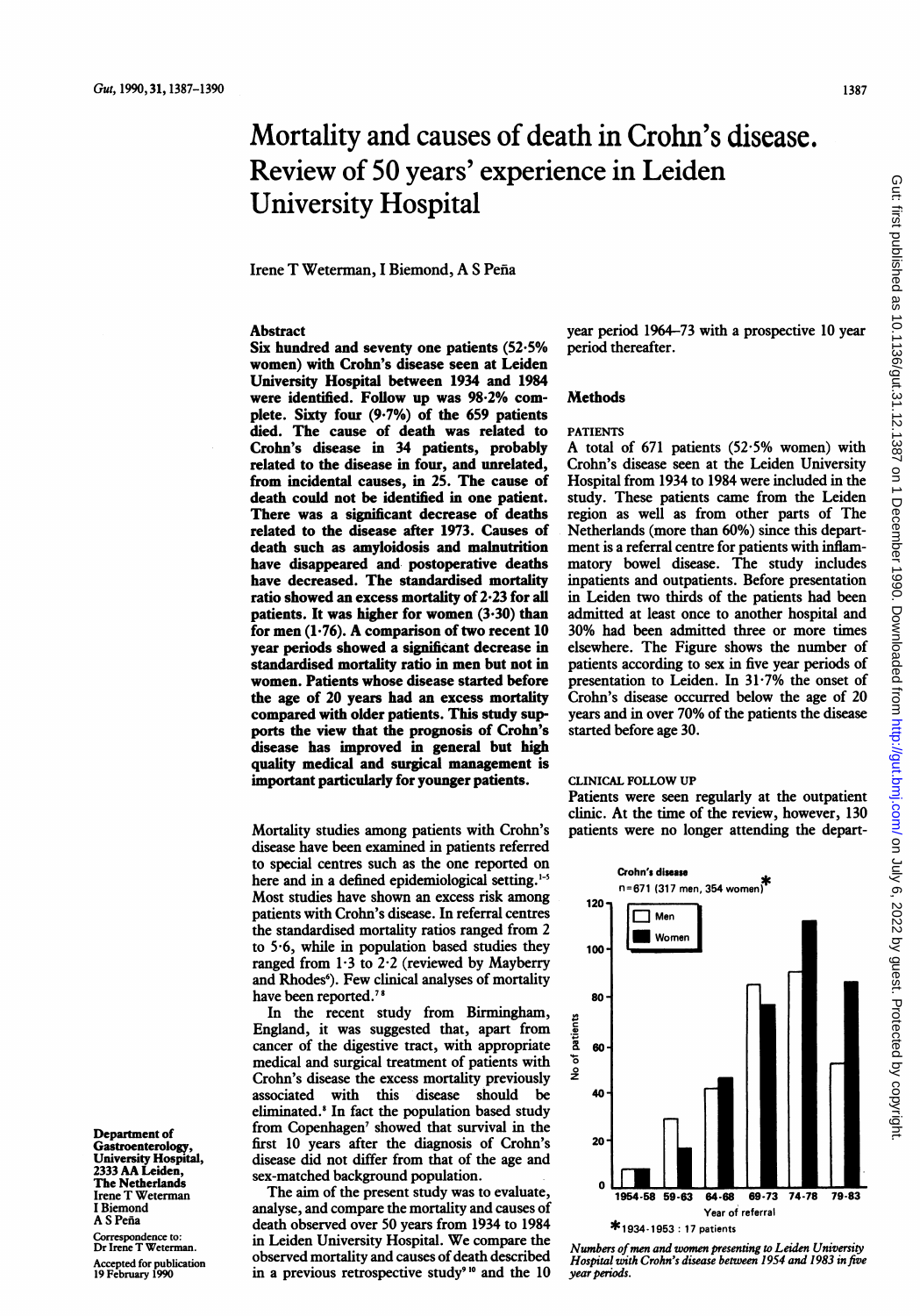ment. Information on their outcome was obtained from their general practitioners, internists, or the City Council Register. In case of death the cause was verified from these sources and from the National Deaths Register. Copies of the death certificates were obtained when available. For only 12  $(1.8\%)$  of the 671 patients no information could be obtained. Seven were known to have emigrated. These 12 patients were followed up from the time of presentation to emigration from Holland or termination of regular review, but were excluded from the calculations concerning mortality thereafter.

## STATISTICAL METHODS

The probability of dying per year from diagnosis was computed from the number of deaths and the patient-years at risk in each interval yearly up to five years and afterwards in five year periods.

The standardised mortality ratio or relative risk of dying was calculated by dividing the observed number of deaths by the expected number of deaths calculated from the age and sex-specific death rates for the whole Dutch population in 1984 as published by the Central Bureau of Statistics in 1974.

The cumulative relative risk was calculated from the standardised mortality ratio – that is, observed mortality divided by the expected mortality at each point in time.

## Results

# DURATION OF DISEASE AT PRESENTATION IN LEIDEN

The percentage of patients who presented with disease of less than one year's duration was 9.5%, one to five years' duration 49%, six to 10 years  $20.5\%$ , and over 10 years 21%.

SITE OF DISEASE AT PRESENTATION IN LEIDEN The small intestine was affected in  $30.7\%$  of patients; 32-6% had disease of the small intestine and colon or rectum, or both; 35.9% had disease of the colon or rectum, or both; and in only 0-8% were other sites affected.

## CAUSE OF DEATH

During a mean follow up of 9-9 years (range 0 5-49 years) after presentation at Leiden the overall crude mortality was 9-7% since 64 of 659 patients died. Causes of death were divided into related, probably related, and unrelated causes (Table I). The results are divided in two periods. Patients who died before January 1974 have been described<sup>910</sup> and are compared with those who died in the subsequent 10 year period of follow up and with those who died in the 10 year period 1964 to 1973.

#### RELATED DEATHS

There were 34 related deaths, 20 of them in the immediate postoperative period. As Table I shows there was a significantly greater decreased mortality related to the disease in the second

TABLE I Cause of death in patients with Crohn's disease in two different periods (Number of postoperative deaths in parentheses)

|                         | <b>Deaths</b>      |           |                  |         |  |  |
|-------------------------|--------------------|-----------|------------------|---------|--|--|
|                         | <b>Before 1974</b> |           | After 1 Jan 1974 |         |  |  |
| Cause                   | No                 | %         | No               | %       |  |  |
| Related to disease      | 19(11)             | $79.2*$   | 15(9)            | $37.5*$ |  |  |
| Probably due to disease | 2                  | 8.3       | 2                | 5.0     |  |  |
| Unrelated to disease    | 3                  | $12.5*$   | 22               | $55.0*$ |  |  |
| Unknown                 |                    |           |                  | 2.5     |  |  |
| Total No of deaths      | 24                 | $100 - 0$ | 40               | 100.0   |  |  |
| Total No of patients    | 316                |           | 343              |         |  |  |

\*Difference significant ( $p < 0.01$ ).

period than in the period before 1974. Furthermore, fewer patients died after surgery in the second period.

Four patients died from amyloidosis, three from malnutrition. Two patients died of colorectal cancer and two died due to an electrolyte disturbance. Massive bleeding from the large intestine was the cause of death in two patients. Finally, <sup>a</sup> man with extensive disease of the small intestine died at the age of 61 due to hypomagnesaemia in 1970.

#### PROBABLY RELATED

Four patients died of causes which may be considered to be related to Crohn's disease. One cachectic woman died elsewhere from pyelonephritis, one severely incapacitated man died suddenly at home due to a saddle embolus on the bifurcation, one man died with pancarditis during a phase of inactive Crohn's disease, and one woman with primary sclerosing cholangitis died due to liver insufficiency.

#### UNRELATED DEATHS

There were 25 unrelated deaths (Table I). The causes of death were malignancy outside the gastrointestinal tract in eight patients: one ovarian carcinoma and one carcinoma of the cervix, one retroperitoneal reticulosarcoma, one sarcoma of the knee, two bronchial carcinomas, one carcinoma of the ampulla of Vater, and one Hodgkin's disease. Five patients died in accidents, four patients had cerebrovascular disease, four had ischaemic heart disease, two had pulmonary disease, one patient died due to amyotrophic lateral sclerosis, and one patient with psychiatric disease diagnosed before the onset of Crohn's disease committed suicide.

One man died abroad at the age of 53. No information was available about the cause of death.

The expected number of deaths calculated from the general population was nearly equal to the number of deaths unrelated to Crohn's disease (29 deaths expected and 25 observed; 95% confidence interval: 17 to 37).

# MEAN AGE AT DEATH

Mean (SD) age at death in patients with Crohn's disease who died of causes related to the disease was  $45 \cdot 1$  (15 $\cdot$ 2) and 37 $\cdot$ 5 (13 $\cdot$ 9) years for men and women respectively. The mean age at death for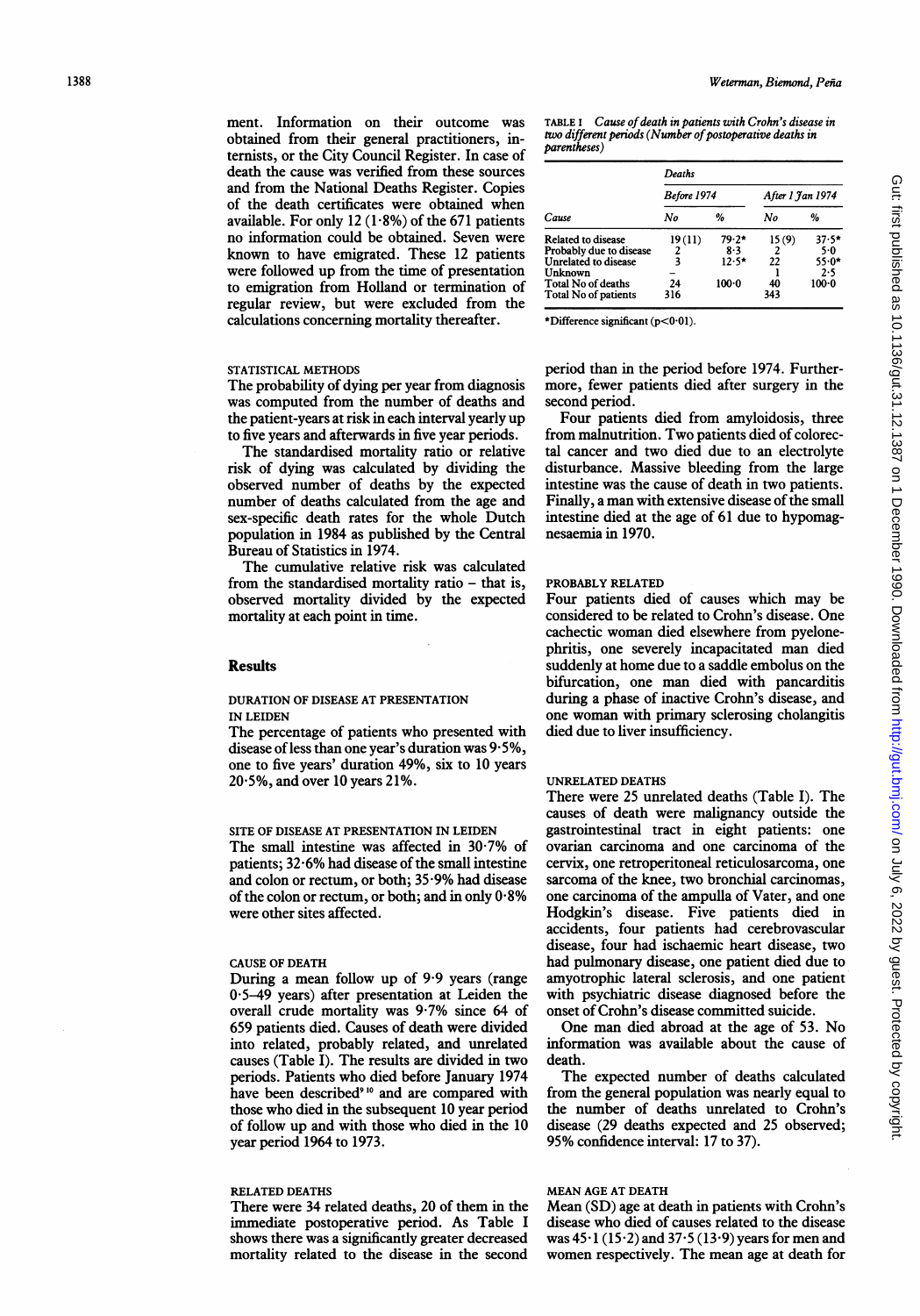TABLE II Standardised mortality ratio (SMR) in a series of658 patients with Crohn's disease (1934-84)

|                 | Observed<br>deaths | Expected<br>deaths | $SMR*$ | 95%<br>Confidence<br>interval | p valuet |
|-----------------|--------------------|--------------------|--------|-------------------------------|----------|
| All patients    | 64                 | $28 - 7$           | 2.23   | $1.75$ to $2.85$              | < 0.001  |
| Men $(n=307)$   | 35                 | 19.9               | 1.76   | $1.26$ to $2.45$              | < 0.001  |
| Women $(n=351)$ | 29                 | 8.8                | 3.30   | $2.29$ to $4.73$              | < 0.001  |

\*Standardised to the mortality of the general population in 1974.  $\dagger$ p value corresponding to  $\chi^2$ .

|  | TABLE III Mortality from all causes in patients with Crohn's disease after diagnosis |  |  |  |  |
|--|--------------------------------------------------------------------------------------|--|--|--|--|
|--|--------------------------------------------------------------------------------------|--|--|--|--|

| Duration of disease<br>after diagnosis<br>(vears) | No of<br>patients<br>at risk | No of<br>deaths | Lost to<br>follow up<br>during<br>interval | <b>Expected</b><br>No<br>of deaths | $RR*$    | p value            |
|---------------------------------------------------|------------------------------|-----------------|--------------------------------------------|------------------------------------|----------|--------------------|
| 0                                                 | 671                          | 6               | 6                                          | 1.38                               | 4.35     | $0.001$            |
| $1 - 2$                                           | 659                          |                 | 33                                         | 2.77                               | 1.08     | $=0.30$            |
| $3 - 4$<br>5-9                                    | 623                          |                 | 41                                         | 2.47                               | $1 - 21$ | $= 0.24$           |
|                                                   | 579                          |                 | 157                                        | 7.06                               | 2.41     | $<$ 0 $\cdot$ 0001 |
| $10 - 15$                                         | 405                          | 10              | 136                                        | 6.07                               | 1.65     | $=0.11$            |
| $15 - 19$                                         | 259                          |                 | 108                                        | 5.32                               | 2.07     | $= 0.012$          |
| >20                                               | 140                          | 14              |                                            | 5.62                               | 2.49     | $= 0.00005$        |

\*Cumulative relative risk: observed/expected ratio.

TABLE IV Standardised mortality ratio (SMR) in patients with Crohn's disease

| Period of study | Patients<br>(n) | <b>Observed</b><br>deaths | Expected<br>deaths | SMR*     | 95%<br>Confidence<br>interval | p value |
|-----------------|-----------------|---------------------------|--------------------|----------|-------------------------------|---------|
| 1964-73         | 250             |                           | 3.0                | 2.67     | $1.35$ to $5.26$              | < 0.01  |
|                 | M 127           |                           | 2.1                | 2.38     | $1.02$ to 5.57                | < 0.05  |
|                 | F 123           |                           | 0.9                | 3.33     | $1.13$ to $9.80$              | <0.05   |
| 1974-83         | 343             | 14                        | 7-1                | $1.97 +$ | $1.17$ to $3.31$              | < 0.01  |
|                 | M 146           | 6                         | 5.3                | $1 - 13$ | $0.52$ to $2.47$              | NS      |
|                 | F 197           |                           | 1.8                | 4.44     | $2.25$ to $3.56$              | < 0.001 |

\*Standardised to the mortality of the general population in 1974.

tDifference not significant. NS=not significant.

those who died of causes probably related to the disease was  $43.4$  (14.2) and  $43.5$  (3.5) years for men and women respectively, and the mean age at death of those who died of unrelated causes was  $58.8(17.6)$  and  $53.8(16.5)$  years for men and women respectively.

#### DURATION OF DISEASE AND MORTALITY

The mean (SD) duration of disease in those who died was  $15.8(9)$  years and was not significantly different from the mean duration of disease in the living patients, which was  $16·6$  (9·6) years. There was also no difference in length of follow up at Leiden in both groups, which was about nine years.

# STANDARDISED MORTALITY RATIO

Standardised mortality ratios for all patients and for men and women separately are shown in Table II. The relative risk of dying was higher in women than in men. Furthermore, the relative risk of dying in those patients whose disease started before the age of 20 was 7-6 times higher than that in patients whose disease started at an older age (data not shown).

# OVERALL CUMULATIVE RELATIVE RISK OF DYING The cumulative relative risk of dying, which is the ratio of the observed to the expected mortality, is given in Table III. The overall relative

risk of dying is highest in the first year after diagnosis and falls subsequently, but increases in the period between five and nine years after diagnosis, as well as after 20 years.

#### CUMULATIVE RELATIVE RISKS OF DYING DURING THE TWO MOST RECENT 10 YEAR PERIODS

Table IV shows that the cumulative relative risk of dying decreased in the last 10 year period, although the difference is not significant. The risk of dying was higher in women than in men in both periods.

## **Discussion**

Although this study suffers from the difficulties of coming from a referral centre and not from an unselected and defined population, the results suggest and support the figures from Hellers' and the recent study from Birmingham<sup>8</sup> that the prognosis concerning mortality has improved. This study also shows that the excess mortality was due to Crohn's disease since the number of unrelated deaths did not differ from that in the general population. It has been suggested that in England over time the proportion of patients referred with severe problems has increased and most of the patients are cared for in general hospitals. The health system in The Netherlands is different from the one in the United Kingdom and it is our experience that in the past decade patients are being referred earlier to specialised centres with milder disease in general. Therefore, not only the improvements in medical and surgical management may be responsible for the gain in survival but also the change in referral pattern.

Interestingly, when the causes of death are analysed, amyloidosis has disappeared and not a single case with this complication was seen in this centre after 1975.

Only four patients have developed malignancy of the colon or rectum involved with Crohn's disease. Two of them died as <sup>a</sup> consequence of the malignancy during the study, one a year later and the other is still alive 10 years after resection of <sup>a</sup> Dukes's stage A colon carcinoma. These malignancies developed 10, 17, 21, and <sup>27</sup> years after onset of the disease. The group in Birmingham<sup>8</sup> found that in their series cancer of the digestive tract was now the most common cause of related death in Crohn's disease. Twenty two patients died from cancer of the digestive tract out of 92 patients who died of related deaths. Binder et  $a^{\dagger}$  reported one death due to malignancy in 185 patients after 10 years of follow up. The cancer was localised in the ileum. We have not observed any patient with Crohn's disease developing malignancy of the small intestine.

As in other series<sup>34</sup> the risk of dying was significantly higher in patients whose disease started before the age of 20.

In the present series the risk of dying was influenced by sex. Women had an excess mortality compared to men, as was the case in the series from Oxford' but not from Birmingham.<sup>4</sup>

From the reported studies and from the present series, despite differences of patient identification and referral patterns, it seems that